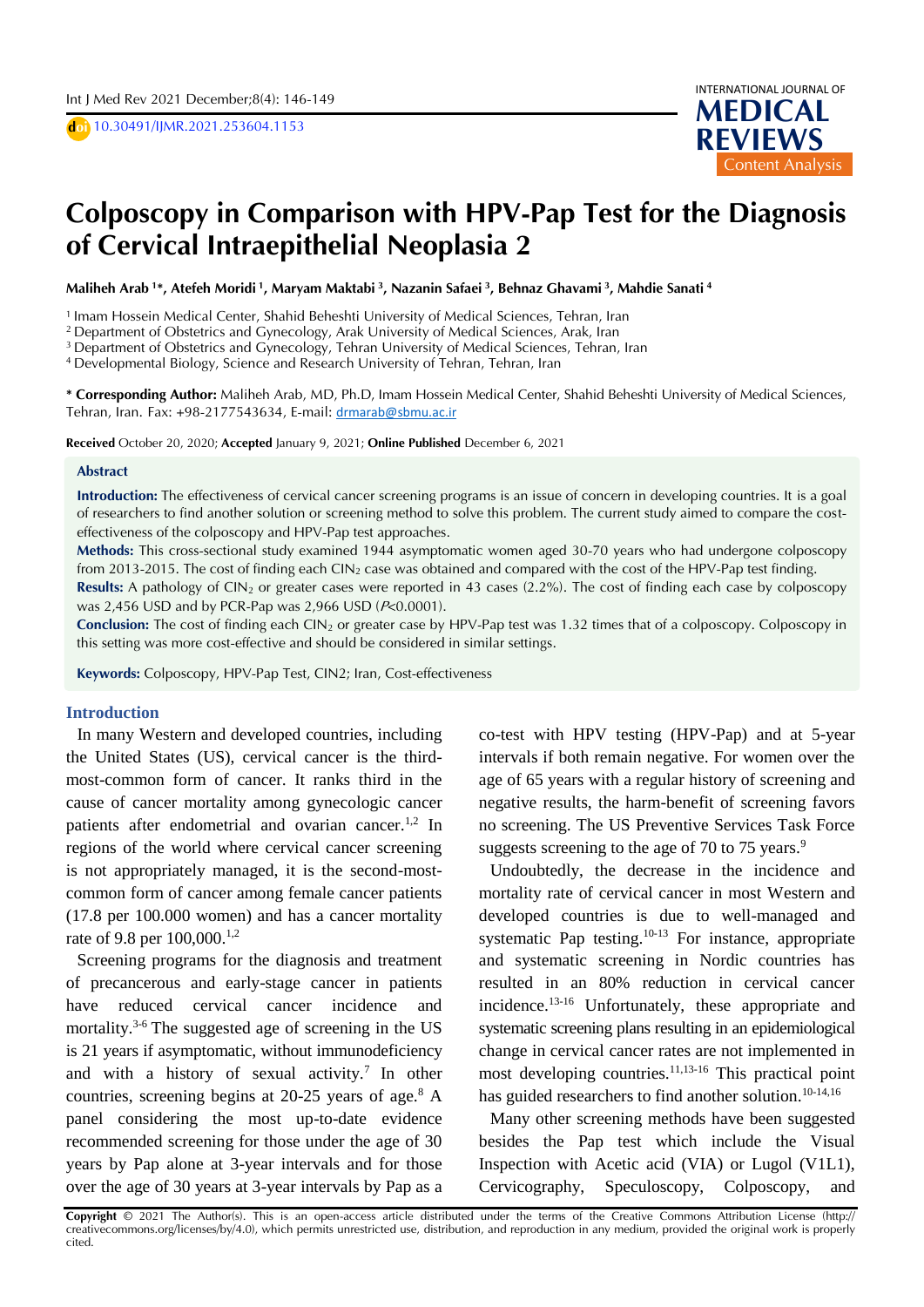liquid-based automated cytology, all considered for special backgrounds.<sup>11-13,15-17</sup> These screening methods increase the cost of colposcopy because a specialist and specialized facilities are required, which is what deters the use of colposcopy as a first step. In this study, the cost-effectiveness of colposcopy as the first step for the diagnosis of  $\text{CIN}_2$  or greater cases was evaluated.

## **Materials and Methods**

In this cross-sectional prospective study, all married women aged 30-70 years who referred for routine screening to the charity center of a tertiary subspecialty medical center located in Tehran from 2013 to 2015 were included in the study. All the women were tested by colposcopy screening. Women who had been hysterectomized were pregnant, those previously diagnosed with cervical neoplasia and those who exhibited physical-mental disorders (were unable to cooperate) were excluded. The remaining 1944 cases were included in the study after demographic data were recorded.

All colposcopies performed by one expert Gynecooncologist using one-colposcopy instrument (D.F. Vasconcellos; Brazil). The colposcopies were performed under  $\times$ 10-40 magnification using white and green lighting before and after use of 3% acetic acid. Lugol was not used in this study.

The colposcopy report sheets were ranked as satisfactory, leukoplakia, acetowhite region, punctuation, mosaicism or atypical vessels. In the case of an abnormal colposcopy, sampling was done and, after fixation in formalin (10%), the sample was sent to the common pathology laboratory of the university. Two pathologists in the same laboratory, both with more than 10 years of experience, reviewed the samples.

The gold standard for case finding  $(CIN<sub>2</sub>$  or greater) was biopsy under colposcopy. The cost of finding a case by biopsy-colposcopy in the present study was compared with the expected cost of HPV/Pap test, which was estimated using the end result of a similar

population for the prevalence of finding  $CIN<sub>2</sub>$  or greater cases. Statistical analysis was done in SSPS v. 17.0 (SPSS; USA). A p-value of less than 0.05 was considered statistically significant.

# **Estimation of Cost**

The cost of the procedures was estimated at the time of manuscript preparation for all cases regardless of the true cost at the time of performance. The cost was calculated based on the set of government payment. The cost of an HPV test is equal in governmental and private settings. An exchange rate for the Iranian Rial (IRR) to USD was done for a better understanding of the findings.

# **Ethical Considerations**

The study followed the principles of the Helsinki Declaration and was approved by the Medical Ethics Review Board of Shahid Beheshti University of Medical Sciences. All information about the women was kept fully confidential and all information was released as a group without the use of participant names. The participants incurred no costs and the study protocol did not harm the participants. Written informed consent was obtained from the participants and the details and purpose of the study were disclosed to them.

### **Results**

The colposcopy-screening group comprised 1944 cases with a mean age of  $46.8 \pm 8.8$  years and a median age of 46 years. Colposcopy and pathologic reports of patients are shown in Table 1.

The Pap smear reports were reviewed at the same time that the colposcopy reports were reviewed. An abnormal Pap smear was reported in less than 1% of cases. The cost of each finding of  $\text{CIN}_2$  or greater by colposcopy was 51 USD (1989 colposcopy-biopsy cases) and 19 USD (46 colposcopy cases). The total cost of every finding of  $\text{CIN}_2$  or greater was 2,473 USD (Table 2).

**Table 1.** Colposcopy and Pathologic Findings of Colposcopy Screening

|                                              | <b>Satisfactory</b> | Unsatisfactorv | Total         | High<br>colposcopy<br>score** | LOW<br>colposcopy<br>score | Total         | CIN2<br>or more | Less than<br>CIN <sub>2</sub> total<br>1944(100) |
|----------------------------------------------|---------------------|----------------|---------------|-------------------------------|----------------------------|---------------|-----------------|--------------------------------------------------|
| <b>Total screening</b><br>group $N$ $(\%)^*$ | 530(27.3)           | 1414 (72.7)    | 1944<br>(100) | 1019<br>(52.4)                | 925(47.6)                  | 1944<br>(100) | 43(2.2)         | 1901 (97.8)                                      |
| $CIN2$ or more<br>cases N $(\%)^*$           | 9(20.9)             | 34(79.1)       | 43 (100)      | 32(74.4)                      | 1(25.6)                    | 43<br>(100)   | ÷               | $\overline{\phantom{a}}$                         |

147 | International Journal of Medical Reviews. 2021;8(4):146-149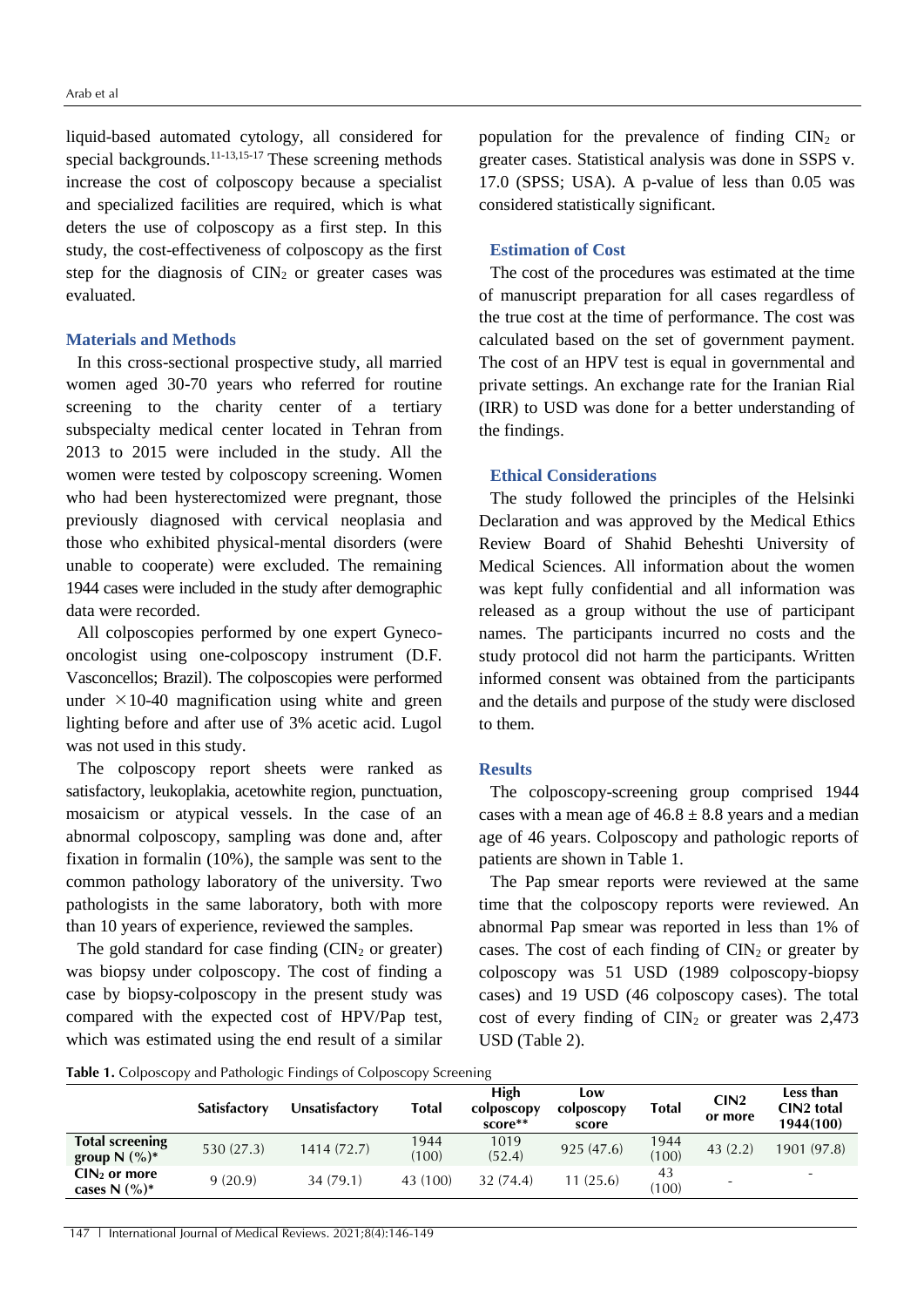| Procedure                                | Cost      |
|------------------------------------------|-----------|
| Cost of each Colposcopy-biopsy           | 51 USD    |
| Number of colposcopy-biopsies            | 1898      |
| <b>Total Cost of colposcopy-biopsies</b> | 96798 USD |
| <b>Cost of each Colposcopy</b>           | 19 USD    |
| <b>Number of colposcopies</b>            | 46        |
| <b>Total Cost of colposcopies</b>        | 874 USD   |
| <b>Total cost of all procedures</b>      | 97672 USD |
| Each case finding cost                   | 2273 USD  |

**Table 2.** Calculation Chart of Finding Each Case of CIN<sup>2</sup> or More

### **Discussion**

In the present study, among the  $43 \text{ CIN}_2$  or greater cases were found. Thirty-two out of 43(74.4%) were high score and  $11(25.6%)$  were a low score in colposcopy. Low-score colposcopic findings were considered less effective predictors of  $\text{CIN}_2$  or greater case findings and could guide the colposcopist to be more conservative about the biopsy of normal tissue, resulting in decreased costs. If the biopsy under colposcopy is done only for high-score colposcopy cases, the total cost would be 69,696 USD or 1,621 USD for each case. Under such conditions, our study revealed that 11 (25.6%) cases could have been missed. In future studies, the determination of strong predictors identified by colposcopy for finding  $\text{CIN}_2$  or greater cases could reduce the number of biopsies and the costs. In the present study, dense acetowhite, pealing, punctuation, mosaicism, atypical vessels and large lesions in colposcopy were regarded as highscore items.

Syrjänen et al. examined 3437 cases in Buenos Aires who had undergone Pap tests, HPV tests and colposcopy at the same time. Positive Pap and HPV results were reported to be 4% and 16.9%, respectively. Colposcopy in this screening method was indicated for an abnormal Pap test or positive HPV test. Abnormal colposcopy results were seen in 1189 (34.6%) cases and significant abnormal colposcopy were observed in 639 (18.6%) cases. A biopsy under colposcopy was done in 789 cases. A pathology of  $\text{CIN}_2$  or greater were reported in 77 cases (2.2%) (13).

The cost of HPV/P/S co-testing in the Syrjänen et al. population was compared with that of colposcopy screening in the current study. The data from Buenos Aires revealed outcomes similar to the  $CIN<sub>2</sub>$  and greater outcomes in the present study: 43 out of 1944 (2.2%) in the current study and 77 out of 3437 (2.2%) in Buenos Aires. The prevalence of positive HPV results in the Syrjänen et al. population was expected to be equal to that of the current study with an equal  $CIN<sub>2</sub>$  and greater frequency; thus, it was used for cost estimation (13).

If the population of the current study were screened by HPV**/**P/S, about 16.9% positive HPV and 4% positive Pap test results would be found. If  $\text{CIN}_2$  or greater was used with the co-test method, colposcopy would be needed in 16.9% of cases with positive HPV and 4% with abnormal Pap smears. For the abnormal colposcopy findings (18.6%), biopsies were carried out. The expected cost of finding each  $\text{CIN}_2$  or greater in a population similar to the population of the present study (Buenos Aires) when screened by the co-test method, would be as follows:

- 1. Cost of each Pap test: 10 USD
- 2. Number of pap tests: 1944
- 3. The total cost of Pap tests: 19.440 USD
- 4. Cost of each HPV PCR test: 47 USD
- 5. Number of HPV PCR tests: 1944
- 6. The total cost of HPV PCR tests: 91.368 USD
- 7. Cost of each colposcopy-biopsy: 47 USD
- 8. Number of colposcopy-biopsies: 361.6 (%18.6)
- 9. The total cost of colposcopy-biopsies: 18.451 USD
- 10. The total cost of all procedures: 136.247 USD (43 case findings)
- 11. Cost of each case finding: 2.976 USD

The cost of the HPV/Pap test method was higher in comparison with the colposcopy approach. The Pap test in the study population produced less than 1% positive findings. In this setting, with low Pap test accuracy, lower colposcopy cost in comparison with HPV-Pap and greater availability of colposcopy, it should be considered as a screening method. Further studies in the future should focus on decreasing the